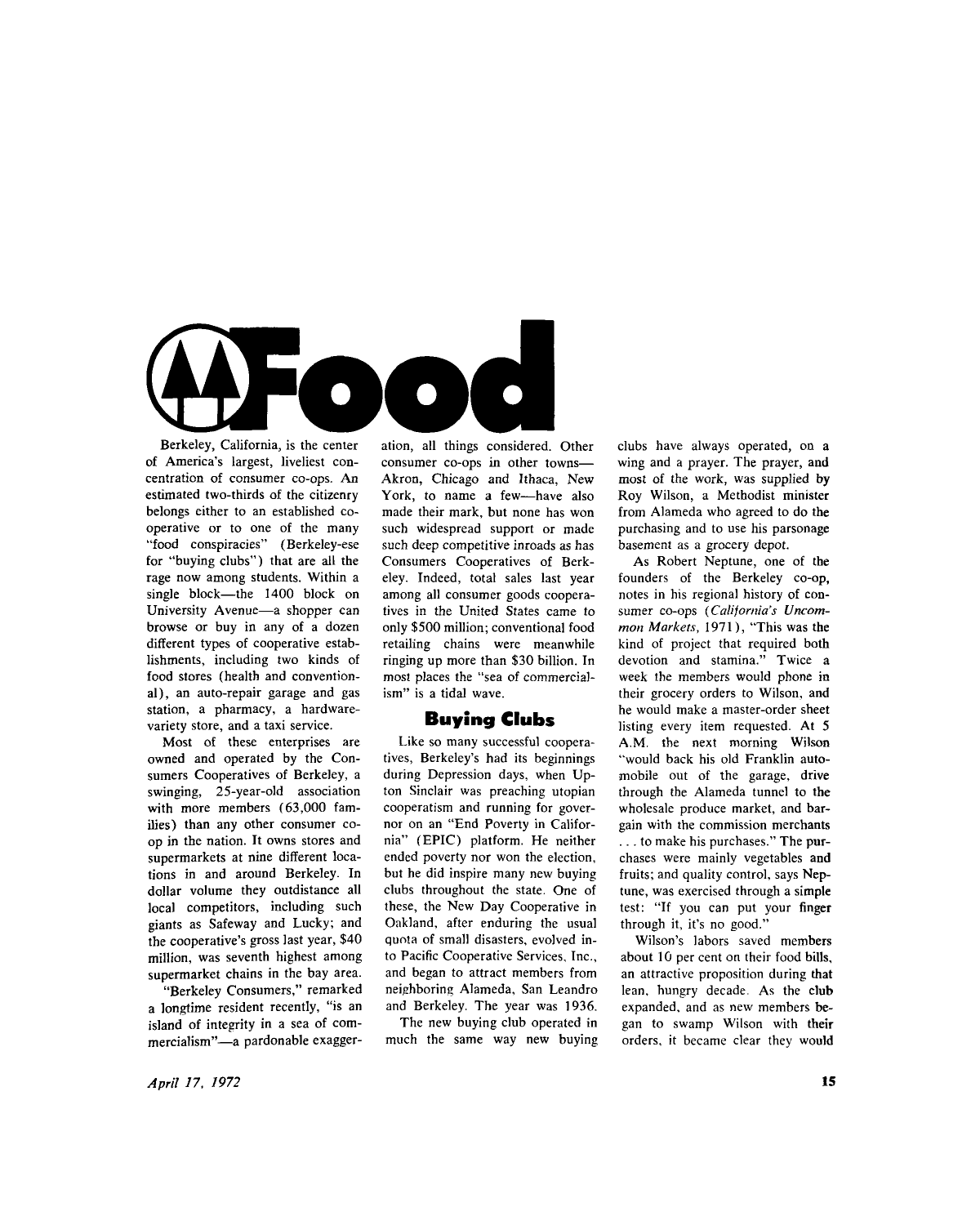have to become more "professional." So they hired Neptune, who didn't know "the difference between zucchini and cucumbers," as their first paid manager. His salary was \$30 a month. (Today he is general manager of Associated Cooperatives, a wholesaling and warehousing center for co-ops in the area.)

In 1938, the thriving club rented a small store on Shattuck Avenue in Berkeley; a few months later it opened a second, larger establishment on University Avenue. Among other things, the new store was stocked with a barrel of apple cider, a row of cookie bins, and sacks of beans and rice—items, notes Neptune, which "characterized the prepackage era. Even though many packaged items were then available, the philosophy of low cost and no frills guided the merchandising decisions to include many bulk items." (As any visitor to a natural food store can testify, the more things change, the more they remain the same.) By the end of 1938 co-op sales had reached \$16,856. Net savings, duly refunded to members in accord with classic Rochdale principles, came to \$412.

## **Finnish Brotherhood**

Meanwhile, another group in Berkeley was taking the cooperative route. Berkeley's Finnish community, the second largest in the United States, already knew a great deal about cooperatives; they were a way of life in the homeland, as well as in certain sections of Minnesota and Wisconsin, whence many Finns had migrated to Berkeley. So it was reasonable for the Finnish Brotherhood to open a cooperative gas station on Shattuck Avenue, next to the other cooperative's first store.

In 1947, Berkeley's two cooperative streams, comprised of 1,400 Finns and EPICites, converged and merged, with two unexpected results: Membership meetings featured polkas and schottisches, and annual sales quickly zoomed to upwards of \$1 million.

Now, 25 years later, I entered the co-op's food store on University Avenue, the store that had once displayed cookie bins and a barrel of apple cider. It seemed a small place by modern standards, about the size of a Gristede's on upper Broadway in Manhattan. Earlier that day a coop member had told me why she preferred shopping there to shopping elsewhere. "When I put my foot through the door of a Safeway," she had said, "a caution light goes on in my head: *They're out to get me.*  But when I enter the co-op, I feel safe: *They're on my side."* I could see what she meant. The first display to catch my eye was a large, cartoonish poster advertising a "new product": "New-Improved POLLUTE . . . The Washday Miracle Laundry Detergent, Now with EVERY-THING." The poster listed the ingredients of the "miracle detergent" —phosphates, enzymes, DDT—al l guaranteed to pollute the earth.

Nearby I found the Home Economics counter, a standard feature of Consumers Cooperatives. Atop the counter was a display of oven cleaners with accompanying placards of opinion. Thus a can of Vapor Brite oven cleaner was rated "highly irritating . . . not acceptable"; the placard next to a can of Easy Off noted, *"Consumer Reports*  says inadequate cleaning effectiveness."

Wandering down an aisle of canned goods, I noticed that all prices were clearly marked on the shelves and that the many broadsides and brochures available tended to be full of helpful information. One chart explained the content and cost-per-pound of various brands of tuna, both chunky and solid. (The "Co-op" brand proved to be the cheapest, ounce for ounce.) The chart was surprisingly detailed: Sea Boy Bonito chunk tuna was described as "a tuna-like fish—not a true tuna"; Starkist solid tuna was said to have "no salt added (low sodium)."

In the back of the store I found

a lunch counter, where I bought a ten-cent cup of coffee. Just beyond the lunch counter I discovered the Kiddie Korral, a small room full of blocks and toys and lined with bright watercolors. A single tot sat on the floor while a lady read to him from a Golden Book: "And then the Papa Bear said. . .. " Every Consumers store has a Kiddie Korral, staffed by volunteers, for the convenience of young parents. On the whole, these nurseries seem more civilized than the assortment of coinoperated plastic cars and rocking horses offered in many supermarkets.

# **Co-op Politics**

In another part of the store I came across a long table laden with political literature. A poster on the wall advised members to "Mind Your Own Business: VOTE!" Election of co-op board members was just six days away, and all the candidates seemed to be running scared. Edna Haynes, who was last year's chairman of the personnel committee, promised if elected to keep the stores "attractive and conducive to pleasant shopping." "Our operations must be environmentally sound," she noted. Lew Samuels, one of Mrs. Haynes' running mates, emphasized "harmony" among members and "financial well-being." Bob Goldman called for "consumer activism" and asked readers to "please recycle this paper."

Cherie Gaines, a black attorney; Judy Bertelsen, a professor at Mills College; and Bob Arnold, a former Consumers president, jointly lamented the decline of cooperative idealism: "Co-op once stood for a better quality of life. . . . New ideas once pioneered by co-ops are now advertising mainstays for our competitors. Imitation may be a great compliment, but our co-op needs to regain that lost leadership."

One had to read between the lines. In one way or another, these campaign promises—in tone so reminiscent of school elections—reflected problems, both social and fiscal,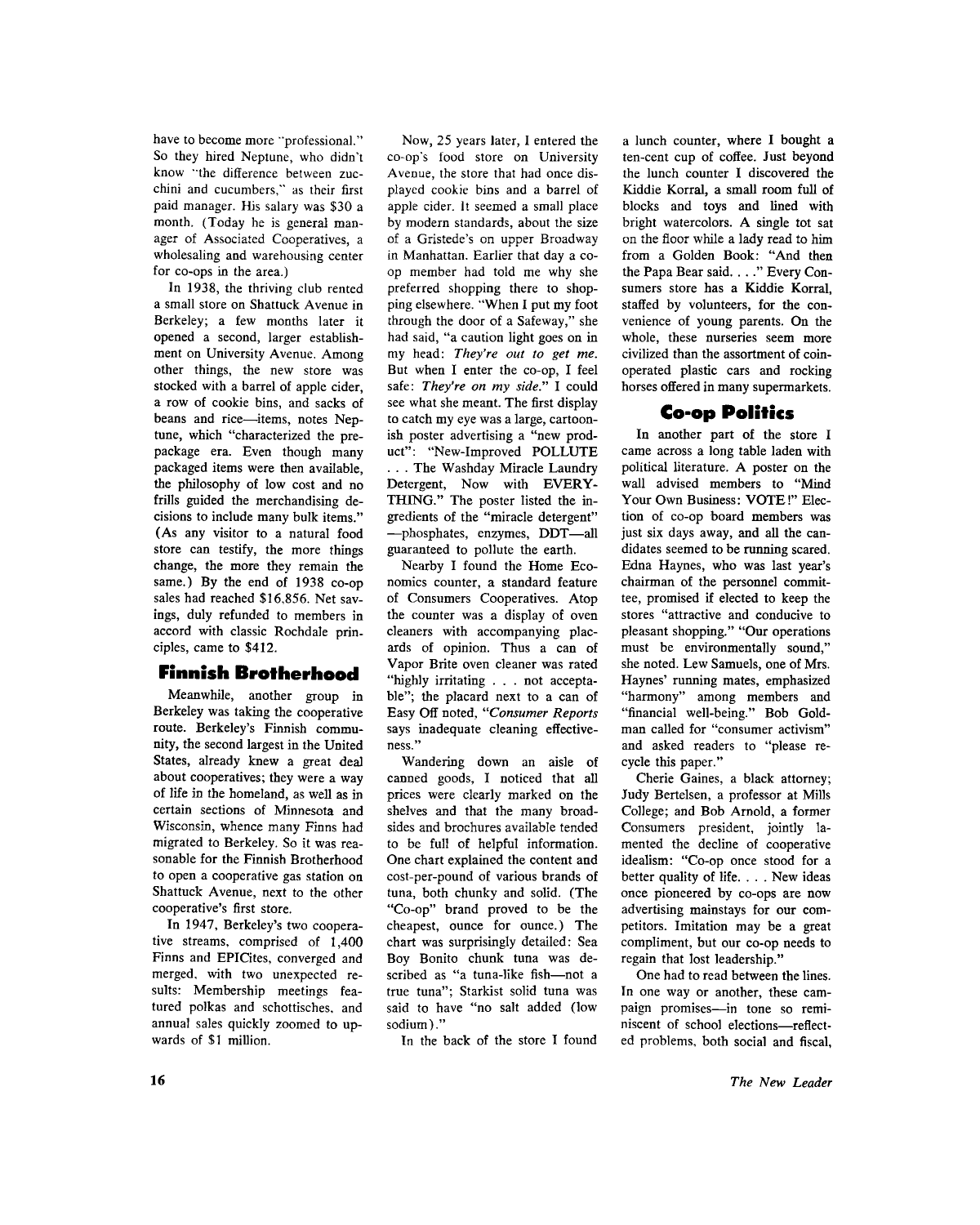tormenting nearly all consumer coops. But problems generally loom larger on the Berkeley scene than anywhere else; and solutions are for sale, cheap, on every street corner.

# No Refunds

To begin with, the co-op last year failed to pay a patronage refund to its members. That is anything but an extraordinary occurrence in the cooperative world: Greenbelt, which serves the suburbs of Washington, D.C. , consistently skips refunds for lack of savings in the till—this despite a \$50 million annual volume from a large and diverse operation (22 supermarkets, six pharmacies, seven SCAN furniture stores, and a miscellany of bakeries and gas stations). Closer to home, the Palo Alto Consumers Co-op spent the greater part of the '60s deep in the red, and consequently did not refund a penny from 1961-69.

But in Berkeley the members are accustomed to their refunds; until fiscal 1971, the co-op had made 26 consecutive payments, beginning a year before the Finns came in. The peak year was 1965, when Consumers paid out nearly \$900,000 in savings. From then on savings declined, although volume continued to grow, and last year the co-op finished \$73,000 in the hole.

Paradoxically, the slippage has occurred during a period when new members have been rallying around the cooperative flae. During the past three years membership has jumped by 50 per cent. But these new members, many of whom are young and claim to be radical, are impatient with traditional cooperative patterns.

Unlike many of the older members, the new ones are extremely price-conscious and do not hesitate to forsake the co-op if a nearby competing store offers better buys. Annual refunds seem less important to them than do weekly bargains, a state of mind that the organization's own dues structure actually encourages. It costs only \$5 to join the Consumers and obtain voting rights,

but it costs \$100 to be eligible for patronage refunds. Relatively few of the new members can afford the price, although they are permitted to spread payments over several months.

To cope with the situation, board and management last year felt compelled to "go discount," to make their prices competitive with those of Safeway and the other big chains. Sales instantly increased. "It was like pulling the cork out of the bottle," says Donald Rothenberg, the co-op's education director. "From then on we could hold our head up high." Nevertheless, the new policy placed patronage refunds in serious jeopardy. In effect, the younger membership has forced the Consumers to risk abandoning the old, Rochdale-type Puritan ethic (deferred payments, deferred pleasures) in favor of more current costplus notions (get it now, seize the day).

The abandonment, albeit reluctant, of patronage refunds, is a trend among co-ops everywhere, and it raises some embarrassing questions about the purpose of consumer cooperatives. Were not refunds, after all, their raison d'etre? If a co-op cannot save money for its members, what justification does it have to be in business? The answers appear to lie in the cooperative's impact upon the competition, the big national chains that tend to base prices in each neighborhood on what the market will bear. If there is a co-op in the neighborhood, prices at competing stores nearly always move downward. In a sense, the co-op keeps the other stores honest, an ironic state of affairs leaving consumers little to choose between.

## **Uneasy Alliance**

With patronage refunds in jeopardy, co-ops must rely more and more on membership loyalties. Here again, the Berkeley co-op is in some trouble. The sudden influx of new members has caused considerable grumbling among traditionalists, some of whom have already abandoned ship.

"Three years ago," says a co-op official who asked that his name be withheld, "we were essentially a white, middle-class extension. That's all changed now, and a lot of the old shoppers are staying away because of it. They complain about the hippies and the panhandling. A kid will come into a store, dip his fingers into a container of yogurt, sample it, close the container and leave. Who needs that?"

But the majority of new members are neither panhandlers nor yogurtsamplers; they are simply a new generation trying to shake up their more complacent elders. At meetings the younger members crusade for such predictable causes as ecology, inner-city cooperatives and Cesar Chavez's grape strike. In these and other campaigns they have met stem resistance; but they have also found strong support, and most of the time they have won. In a 5-4 vote, for example, the board decided to support Chavez's wine and grape boycott. Similarly, Consumers recently opened a health-food center, a direct response to pressures from the young.

The cooperative's relations with black people have improved over the years. In days gone by the membership, while traditionally "liberal," saw no reason to mix racial issues with co-op business. Nowadays, with blacks playing an increasingly important role in Berkeley, co-op board members speak out on such issues as welfare rights and fair employment. For the past two years the co-op has co-sponsored with 90 black organizations a gigantic Lincoln's Birthday festival, held in a co-op shopping center and featuring black music, art and folkways. "A barber was giving naturals to people right there on the spot," Rothenberg recalls.

In sum, then, the Berkeley Cooperative is trying in its own fashion to face up to the conflicts which beset us all: young vs. old, white vs.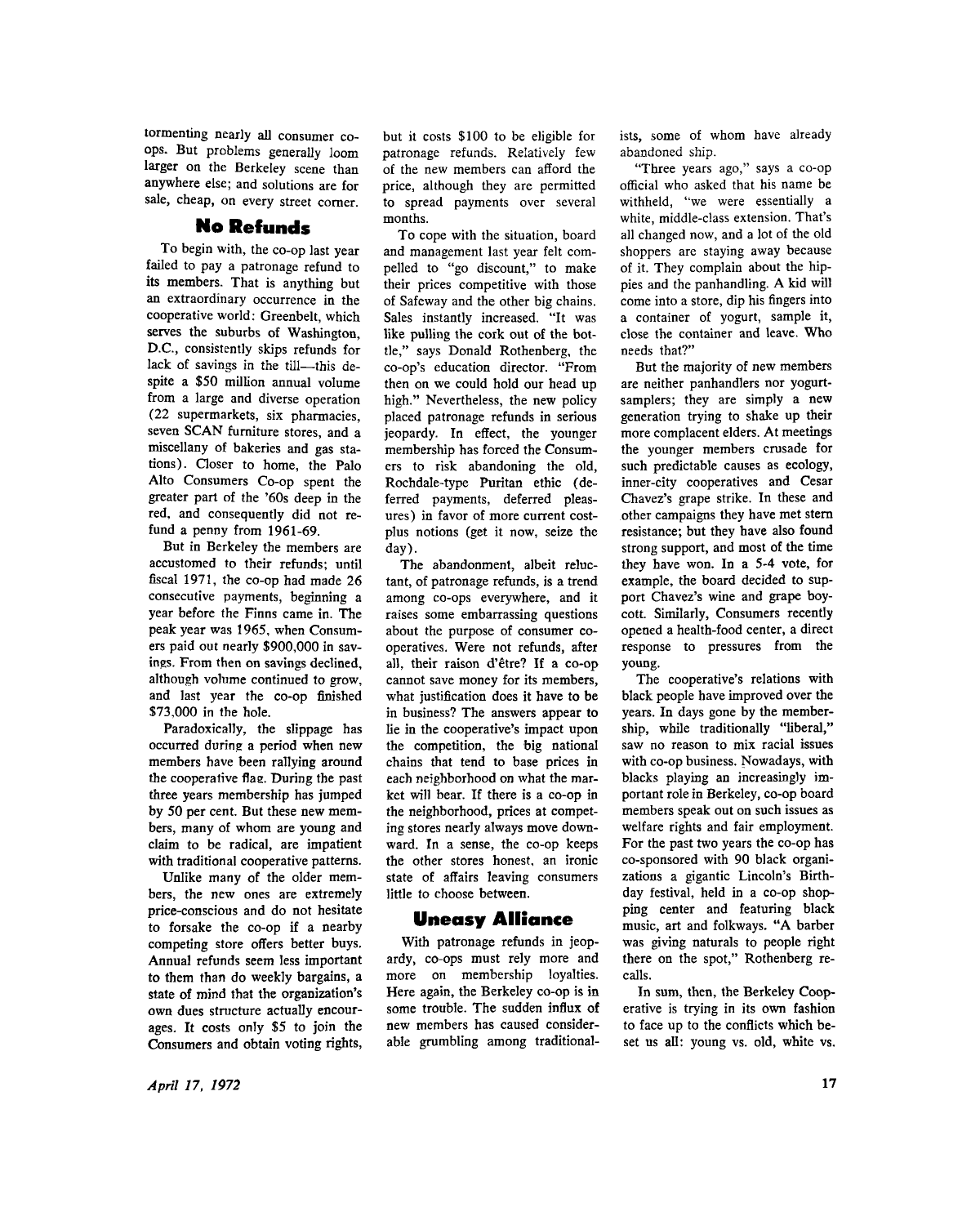black, rich vs. poor. But it was clear from the campaign literature I was reading that some members thought their co-op was not trying hard enough. As one of the rebellious members, a graduate student, had already told me, "The co-op is just another rip-off. That natural food store, for instance, it's just a big joke. It's *commercial."* 

#### Natural Foods

I left the co-op supermarket and walked across the street to the natural food store. It certainly seemed commercial—spacious, well-lit and filled with customers. There probably are dozens of natural food stores in Berkeley, but most are small, cluttered and somewhat unappetizing to middle-class sensibilities. The Consumers natural food store, on the other hand, is a suburbanite's delight, very clean and very *kitsch,*  with clearly marked crocks of grains, 100 varieties of honey, and shelves laden with pungent teas and strangesmelling soaps.

1 asked Jim Lamb, the store's young, no-nonsense manager, why some of the honey jars were labeled "organic." Didn't all honey come from bees? Wasn't it all "organic"?

"Everything has to be 'organic' now," he explained. "It's gotten to be a big fad and lots of food packagers are capitalizing on it in their promotion. Do you know, there are people who won't buy honey unless it's been guaranteed to have come from unsprayed flowers? They think the chemicals will show up in their honey."

The store. Lamb told me, attracted 4,000 customers and \$16,000 in sales each week, just enough to break even according to the official co-op budget. Expenses are astronomical, he said, "because it's an old-fashioned store; everything has to be weighed and wrapped. We have 16 people working here, which is a lot for a store this size."

Expenses are not Lamb's only problem. Every store owned by the Berkeley Consumers Cooperatives has its own elected Center Council whose members enjoy a considerable voice in store operations. Lamb's Center Council is dominated by "food conspiracy" people who want the natural food co-op to be more cooperative.

Food conspiracies are buying clubs that operate very much along the lines of the Berkeley co-op's dimly remembered progenitor, Pacific Cooperative Services, Inc. Somebody buys groceries direct from farmers or wholesalers and distributes them to members of the food conspiracy, presumably at prices lower than those offered by supermarkets. But unlike the old buying clubs, many of the new food conspiracies zero in on natural and organic foods, the stuff Lamb sells every day.

### Survival

Why couldn't the natural food coop, reasoned some council members at a recent meeting, stock food on behalf of the food conspiracies and sell it to them on a cost-plus-overhead basis? After all, weren't the co-op and the food conspiracies all in this thing together? Lamb's response was instantaneous. "It'll kill me," he said. "I can't afford to do business without a fair markup." Council members then reminded Lamb that he was their employe: He proposed and they disposed. And Lamb took refuge in that oft-repeated dictum. "My first duty is to see that the store survives"—a position which found ample support among Lamb's superiors in the front office.

As of this writing, no resolution of the conflict is in sight, but each side appears to suspect the worst. The food conspiracies, say co-op officials, don't have the co-op's interests at heart; while the co-op, say food conspiracy backers, is in business just for the buck. It may be a nonbiodegradable stand-off.

The dispute between Consumers and the food conspiracies is sad, not only because it seems pointless,

but because it is being repeated in countless communities throughout the nation. The cooperative milieu appears to invite such conflicts between the new and the old, precisely because the game is supposed to be cooperative and not competitive. If tomorrow a new department store opened next door to Gimbel's, one would expect Gimbel's neither to celebrate the occasion nor to offer assistance. But when a new buying club sets itself up, the established cooperative is expected to welcome it and provide it with all manner of aid and comfort.

## Helping Hand

The trouble is that most established co-ops don't feel established; in their view they remain weak and perilous operations, still struggling to survive and maintain their integrity in "a sea of commercialism." And their view is not far from the reality: Few consumer co-ops, no matter how large or how competently managed, enjoy much margin for error or much leeway for extending a helping hand to others.

In one instance, the Berkeley coop did extend a helping hand, with disastrous consequences. It all began in 1961, when a group of blacks who had been protesting against discriminatory hiring practices by neighborhood stores decided that what the community needed most was a store of its own. They founded the Neighborhood Cooperative of San Francisco, and in a year's time signed up 250 members at \$5 per share. The following year, having set up tables for contributions and stock purchases in countless churches and hotel lobbies, the group managed to raise \$75,000.

In 1965 the co-op subleased a large supermarket from Purity Stores. The store had been losing money, but co-op leaders were optimistic: They hoped to reverse the trend by appealing to black pride and community spirit. The store was located a mile from Hunters Point, a densely populated black ghetto.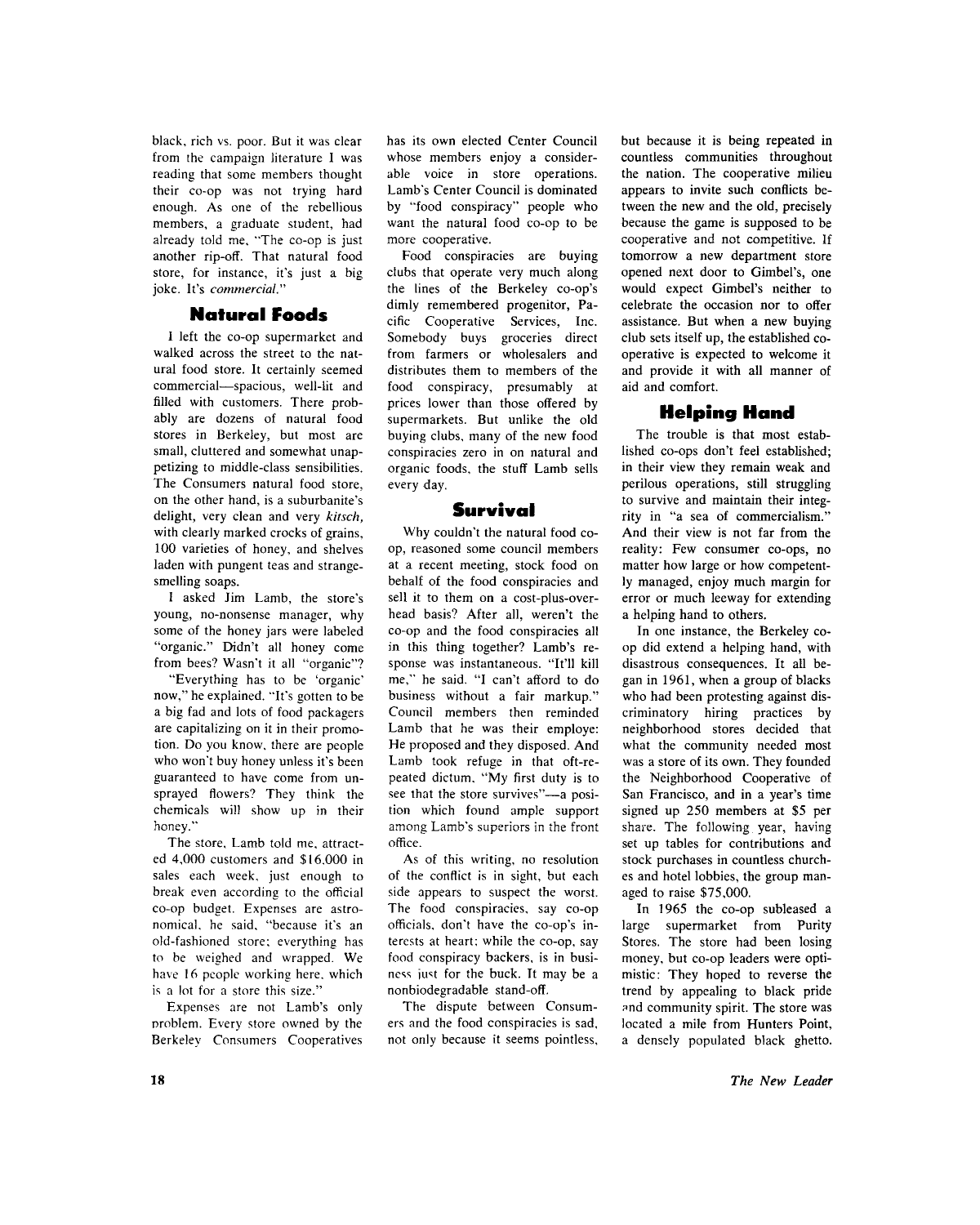Besides, as one of the founders mused recently, "We had the Berkeley people on our side."

The Berkeley people had been giving technical advice and some financial help to the fledgling cooperative all along; but it assumed a more critical role when Purity officials, fearful that the operation might fold and leave them rentless, insisted that the blacks sign a management contract with Associated Cooperatives (the organization that represents Bay area co-ops).

The Neighborhood store opened in July amid many festivities. By October it had lost \$20,000; by the end of 1967, \$104,000. Plainly, something had to be done, and what co-op leaders did was persuade Purity to release them from their management contract with Associated. It was springtime for Black Power— Stokely Carmichael had first shouted the slogan on a Mississippi highway only a year previous—and many in the black community were convinced their co-op had been playing Booker T. Washington to Berkeley's An drew Carnegie.

So they cut loose, and continued downhill. As Neptune tells it, "Without the experienced supervision that had been provided under the management contract, the operating effectiveness in the store deteriorated. The merchandising and housekeeping became poor, the inventory was reduced, and volume dropped from \$15,000 to . . . \$7,000-\$8,000 per week."

### Brief Rescue

Then, in May of 1968, Safeway Stores, the co-op's biggest competitor, came to the rescue. It refurbished and restocked the co-op store, put in one of its own managers, added Blue Chip stamps and, eventually, raised weekly sales to a figure approaching the \$20,000 break-even point.

Thinking all was well, Safeway withdrew; but the recovery proved to be short-lived. In 1970 volume again started to slide, and debts to

mount. This time neither Safeway nor the Berkeley co-op, both of whom reentered the picture, could salvage the store. On December 11, 1971, the Neighborhood Cooperative announced its closing. "We hope," said Jefferson Beaver, the outgoing president, "to build from the mistakes of the past .. . a new and viable enterprise in this community."

Yet any new and viable enterprise in the community will likely face the same old and viable difficulties that finally defeated the co-op. Chief among these was the optimism—a blessed euphoria—which convinced all concerned that the co-op could succeed where Purity had failed. There is nothing in cooperative history to suggest that co-ops *per se*  attract more customers than do conventional retailers. In any case, the co-op's location, a mile outside the ghetto, made it inaccessible to many of its prospective customers. Few people nowadays will walk a mile for a co-op.

Finally, one should note that there is no such thing as an instant or prepackaged cooperative. It is not a happening; it is a slow maturing process, a la Berkeley. Consumers' success and Neighborhood's failure both suggest that new co-ops should start small. They need time to learn, to grow and to make mistakes without fear of fatality. They also need a cooperative tradition, a spiritual base, upon which to build; and one wonders whether urban consumer co-ops have accumulated enough history and stability to provide newcomers with that essential support.

Newcomers there are aplenty. Near every campus, it seems, students are opening natural food stores and fashioning new cross-bred enterprises dedicated to cooperatism, ecology, and something they call revolution.

Typical is the North Country Store in Minneapolis. The day I went there, customers were poking into bags of rice, piling peanuts onto scales, and examining a stack of

blue jeans (People's Pants**—**\$4.95 a pair). Keith Ruona, one of the store's dollar-an-hour coordinators, led me to the basement and bade me pull up a packing case. He told me straightway that he and his colleagues felt little affinity with older co-ops. "They don't care about the revolution," he said, "and the revolution is the main thing. It has to come from within us."

### Inner Revolt

Ruona's inside-out revolution is based more on lifestyles than on politics. "Everything should be natural," he says. "We want less packaging, and you notice we don't advertise. The old cooperatives are still trying to get people to consume more. We want people to consume less."

But North Country's fast growth hardly suggests consumer withdrawal. The store grosses about \$5,000 a month ("it's difficult to say for sure—we don't believe in ledgers"), maintains a "people's warehouse" in partnership with similar stores in town, and is beginning to attract respectably dressed ladies from suburbia. Ultimately, North Country members may have to resign themselves to the sour smell of success. Their managerial talents have outstripped their philosophy, which might be characterized as "ruralromantic."

With the exception of housing, most successful urban consumer coops, from natural food stores to hospitals, have drawn their initial inspiration from rural cooperatives. The new generation of cooperators will surely require a new source of inspiration. Some will seek it in places like Berkeley, where small buying clubs dating from the Depression gradually outgrew their origins and matured into large consumer cooperatives. Others may draw inspiration from Seattle, where a rare and until recently little publicized species of cooperatism—a health cooperative—has been thriving for two decades.